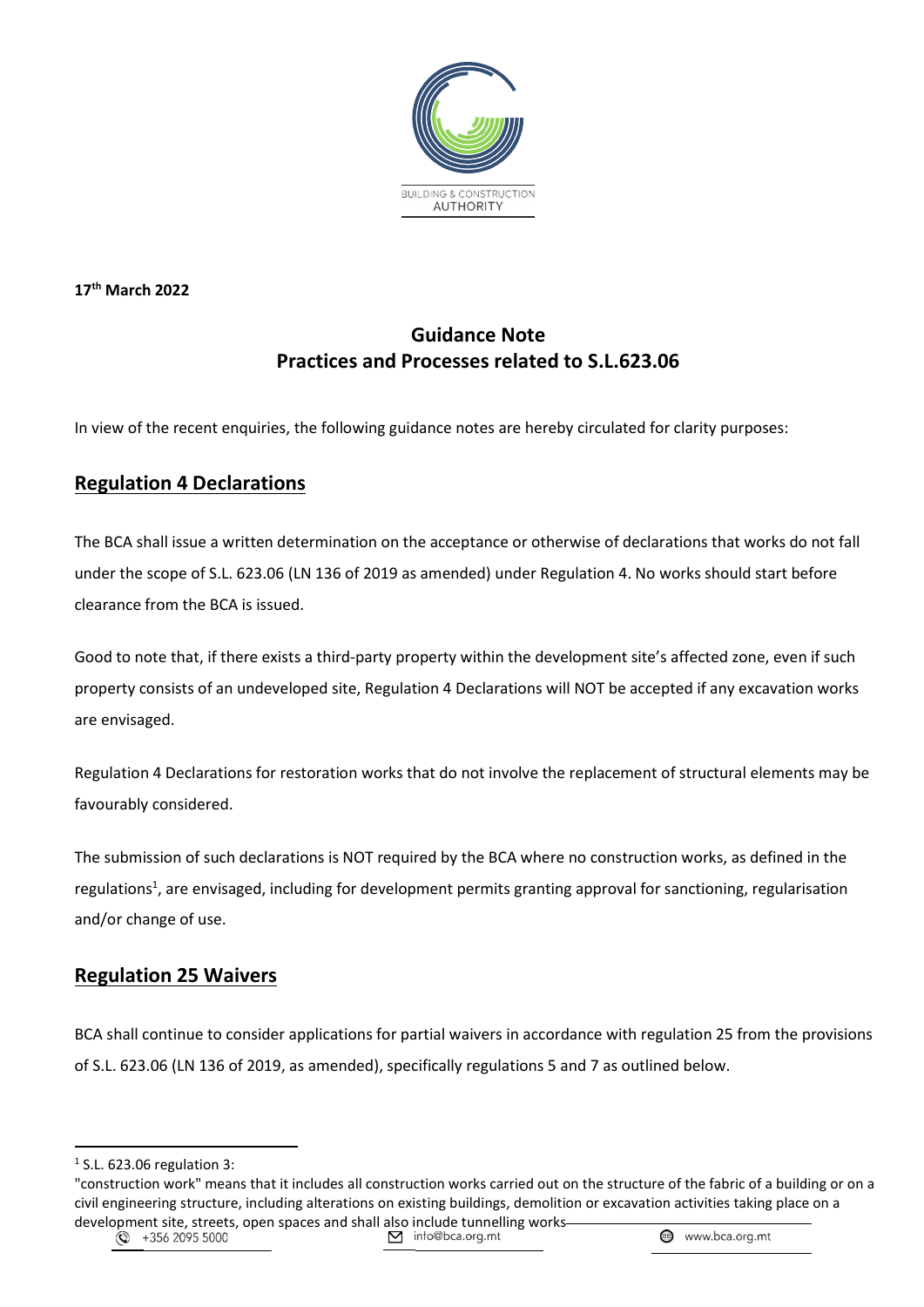

The BCA shall issue a written determination on the acceptance or otherwise of the waiver request after having perused the Risk Assessment and detailed justification. No works should start before clearance from the BCA is issued.

#### Waiver of regulation 5

A request for the waiving of the requirement to appoint a Site Technical Officer for demolition, excavation or building may be filed by the contractor undertaking the works for which that waiver is being requested. In such case, the contractor shall provide a detailed justification, that should include the presence of professionals within their setup that can assist with the implementation of the works, and/or evidence of specific training and experience in such works by equivalent competent persons employed by the contractor. No works should start before clearance is issued by the BCA.

Nevertheless, a waiver for the appointment of an STO for excavation exceeding 50cm from existing site levels shall not be accepted.

#### Waiver of regulation 6

No waivers shall be entertained.

#### Waiver of regulation 7

#### Method Statements:

The contractor may submit a request for a full or partial waiver for the preparation of a method statement in accordance with the Schedules in the Legal Notice, provided that such a request contains a detailed justification on the basis of a risk assessment drawn up by the perit-in-charge. The submission shall be filed by the contractor's perit on his behalf.

No waivers shall be accepted for the preparation of method statements for demolition of structures that are supported by shared party walls, or in cases where the demolition works may give rise to water ingress into thirdparty property.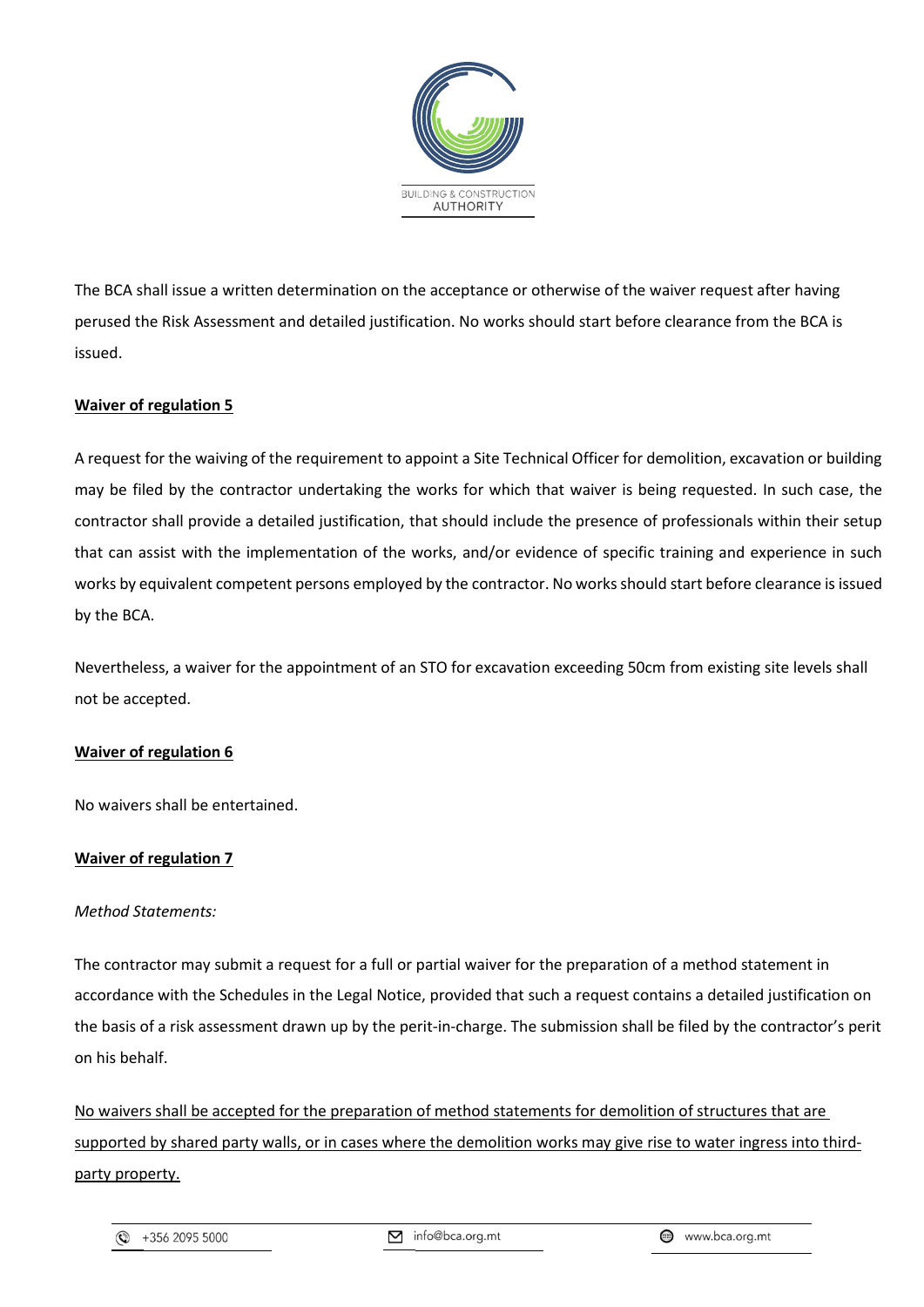

No waivers shall be accepted for the preparation of method statements for excavation works deeper than 50cm from existing site levels.

### Condition Reports:

The developer may submit a request for a full or partial waiver for the preparation of condition reports for all the contiguous properties in accordance with the Schedules in the Legal Notice, provided that in such a request detailed justification is provided on the basis of a risk assessment drawn up by the perit-in-charge jointly with the perit/i responsible for drawing up the method statement/s. The Risk Assessment shall include a determination of which third-party properties require the preparation of a Condition Report.

No waivers shall be accepted for the preparation of condition reports of those third-party properties which share supporting structural elements with those structures to be demolished, or where third-party properties may be affected by water ingress as a result of the demolition works.

No waivers shall be accepted for the preparation of condition reports of third-party properties within the excavation affected zone for excavation works deeper than 50cm from existing site levels.

## Regulation 26 Declarations

The BCA shall issue a written determination on the acceptance or otherwise of declarations under regulation 26. No works should start before clearance from the BCA is issued.

The BCA encourages industry stakeholders to request regulation 25 waivers rather than submit regulation 26 declarations when reasonable and proportionate.